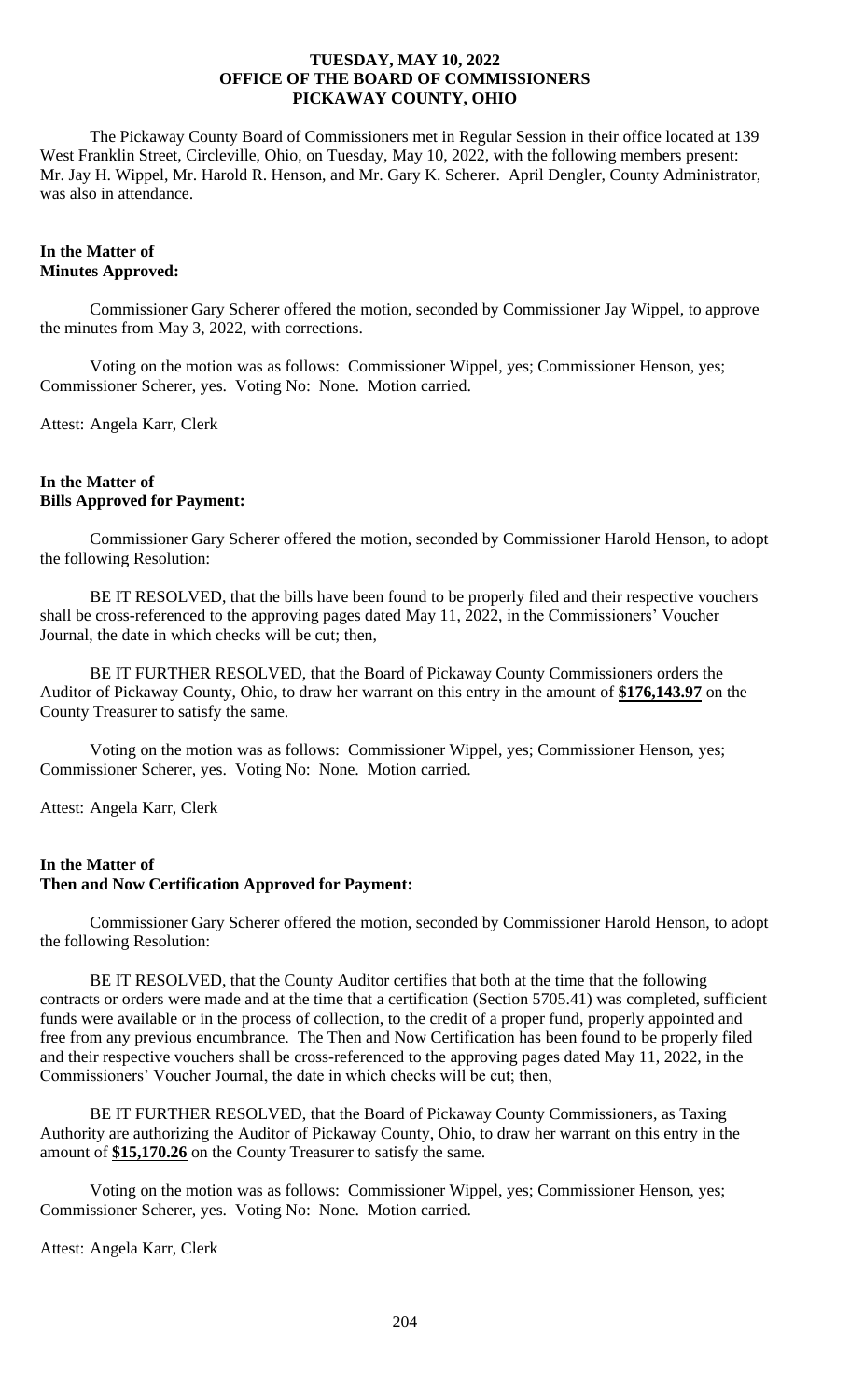#### **In the Matter of Appropriations Approved:**

Commissioner Gary Scherer offered the motion, seconded by Commissioner Harold Henson, to approve the following requests for APPROPRIATIONS:

#### **\$40,000.00 – 651.6050.5901 – Unclaimed Money – Auditor's Office**

# **\$14,644.27 – 101.1105.5703 – Contingencies General Fund – Sheriff's Office**

Voting on the motion was as follows: Commissioner Wippel, yes; Commissioner Henson, yes; Commissioner Scherer, yes. Voting No: None. Motion carried.

Attest: Angela Karr, Clerk

## **In the Matter of Transfer & Reappropriations Approved:**

Commissioner Gary Scherer offered the motion, seconded by Commissioner Harold Henson, to approve the following requests for TRANSFER AND REAPPROPRIATION:

# **\$14,644.27 – 101.1105.5703 – Contingencies General Fund – Sheriff's Office TO**

# **101.2083.5527 – Vehicles Sheriff – Sheriff's Office**

#### **\$6,500.00 – 251.6229.5522 – Fair Housing CDBG 2020 – Planning & Development TO 251.6229.5521 – Administration Expenses – CDBG 2020 – Planning and Development**

Voting on the motion was as follows: Commissioner Wippel, yes; Commissioner Henson, yes; Commissioner Scherer, yes. Voting No: None. Motion carried.

Attest: Angela Karr, Clerk

#### **In the Matter of Waiver Approved:**

Nancy Graham, Fiscal Specialist, requested a waiver to pay CDC of Ohio, Inc., in a timely manner related to CDBG 2020 Administration Expenses. After discussing the request, Commissioner Gary Scherer offered the motion, seconded by Commissioner Harold Henson, to waive the waiting period to issue payment to CDC of Ohio, Inc., in the amount of \$27,000.00 as follows:

\$27,000.00 #251.6229.5521 CDBG 2020 Administration Expenses

Voting on the motion was as follows: Commissioner Wippel, yes; Commissioner Henson, yes; Commissioner Scherer, yes. Voting No: None. Motion carried.

Attest: Angela Karr, Clerk

Nancy Graham, Fiscal Specialist, requested a waiver to pay Cintas, in a timely manner related to Countywide Contract Services. After discussing the request, Commissioner Gary Scherer offered the motion, seconded by Commissioner Harold Henson, to waive the waiting period to issue payment to Cintas, in the amount of \$6,985.43 as follows:

\$6,985.43 #101.1112.5401 Countywide Contract Services

Voting on the motion was as follows: Commissioner Wippel, yes; Commissioner Henson, yes; Commissioner Scherer, yes. Voting No: None. Motion carried.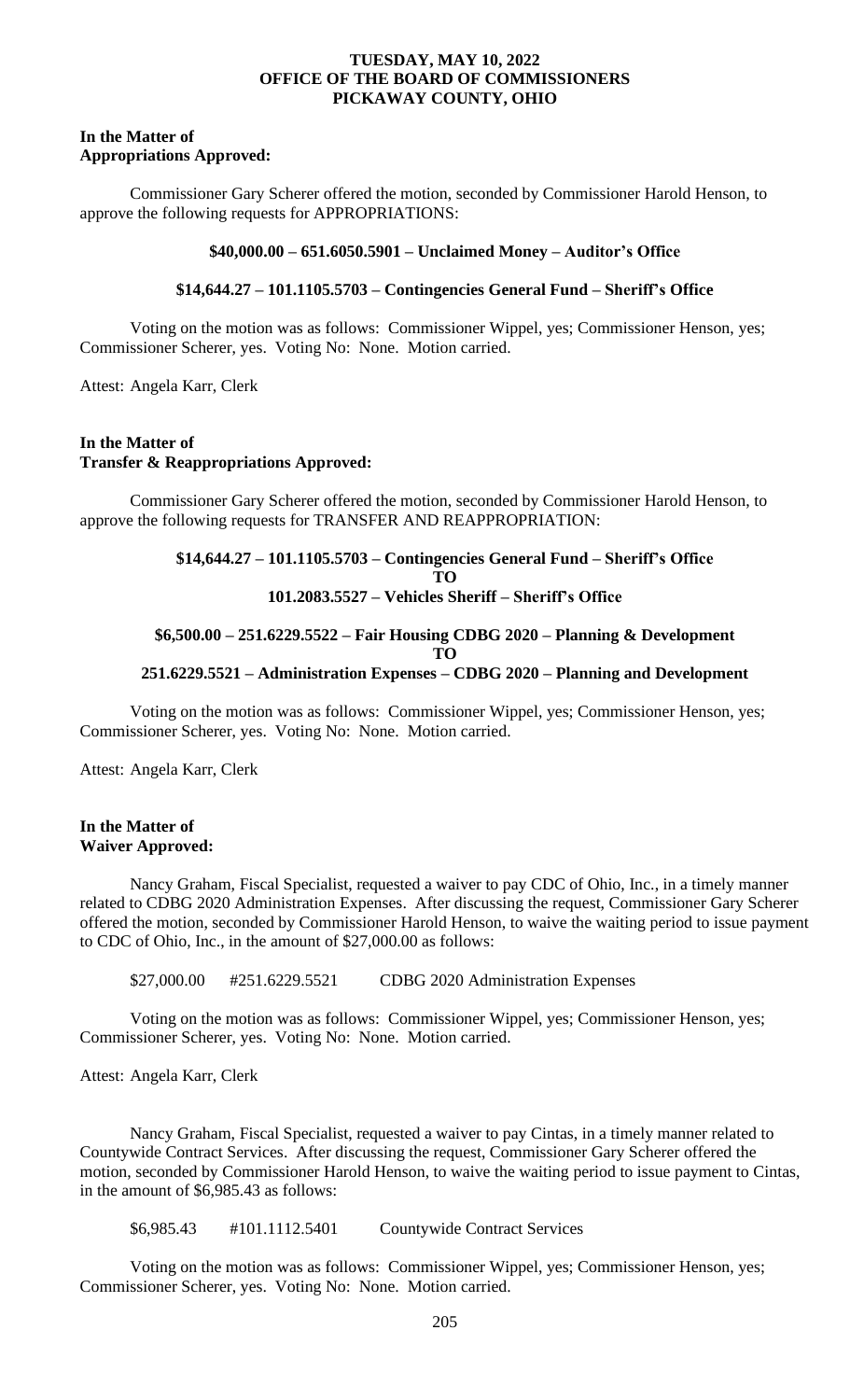Attest: Angela Karr, Clerk

## **In the Matter of Dog Shelter Report:**

• Mr. Custard is getting a new quote for the new pavilion dog kennels without tax. It was suggested that drains be installed in the concrete floor of the outdoor kennels.

## **In the Matter of Report Provided by Tim McGinnis:**

The following is a summary of the report provided by Tim McGinnis, Planning and Development:

- **Planning Commission:** 
	- o No agenda items for May 10 meeting.
- **Outstanding Plats:**
- **Lot Splits:**
	- o Approved 4 lot splits in the last week, 12 open applications currently.
- **CDBG:** 
	- o 2018 Allocation Grant Audit due this week.
	- o New Holland Playground Project Should have contract for you by next week.
- Teays Valley owned land transfer: little to no precedent for this property to be transferred to the Port Authority and a much clearer flow and comfort level utilizing the County itself.
- The Montrose Group have begun circulating preliminary drafts of economic development agreements for the Terry Coyne property. They would like to discuss with the County.

# **In the Matter of Report Provided by Marc Rogols:**

The following is a summary of the report provided by Marc Rogols, County Administrator:

- There was one BWC claims, and two unemployment claims filed for the week. The BWC claim was for a PCSO Corrections Officer that received injuries while restraining an inmate. Claim was for medical only.
- The 2002 Gradall 3200 Excavator listed on Govdeals.com for the Highway Garage sold for \$23,500 an has been picked-up. NO other auctions pending.
- Wilson Partners continues to obtain updated claims data from Franklin County. Pending receipt of updated Census, Jodi to submit by Friday. CEBCO's final proposal expected late next week. Unresolved questions regarding 2 Tier/ 4Tier. Wilson Partners and CEBCO submitting recommendations.
- Mr. Rogols attended a virtual Wellness Champion meeting last week.
- Mr. Rogols reported that the new hire for the Commissioners' Office Assistant (tiffany Gallagher) and new hire Maintenance position (Scott Wills) will be start Monday, May 23<sup>rd</sup>. The new hire Maintenance position (Brandon Burroughs) started Monday, May 9<sup>th</sup>.
- Mr. Rogols reported that four new hire packets were sent out (Commissioners and JFS). Twenty-28 have been handed out year -to-date.
- The first round of ThriveOn incentives will be disbursed payroll #10.
- The Health & Safety Committee is working on exercise classes after work for Pickaway County Employees (at no costs) The YMCA is finalizing a dedicated instructor that will be paid monthly by the Health & Safety Commission.

# **In the Matter of Building Department Monthly Report:**

The monthly report for the Pickaway County Building Department was filed for the month ending April 2022.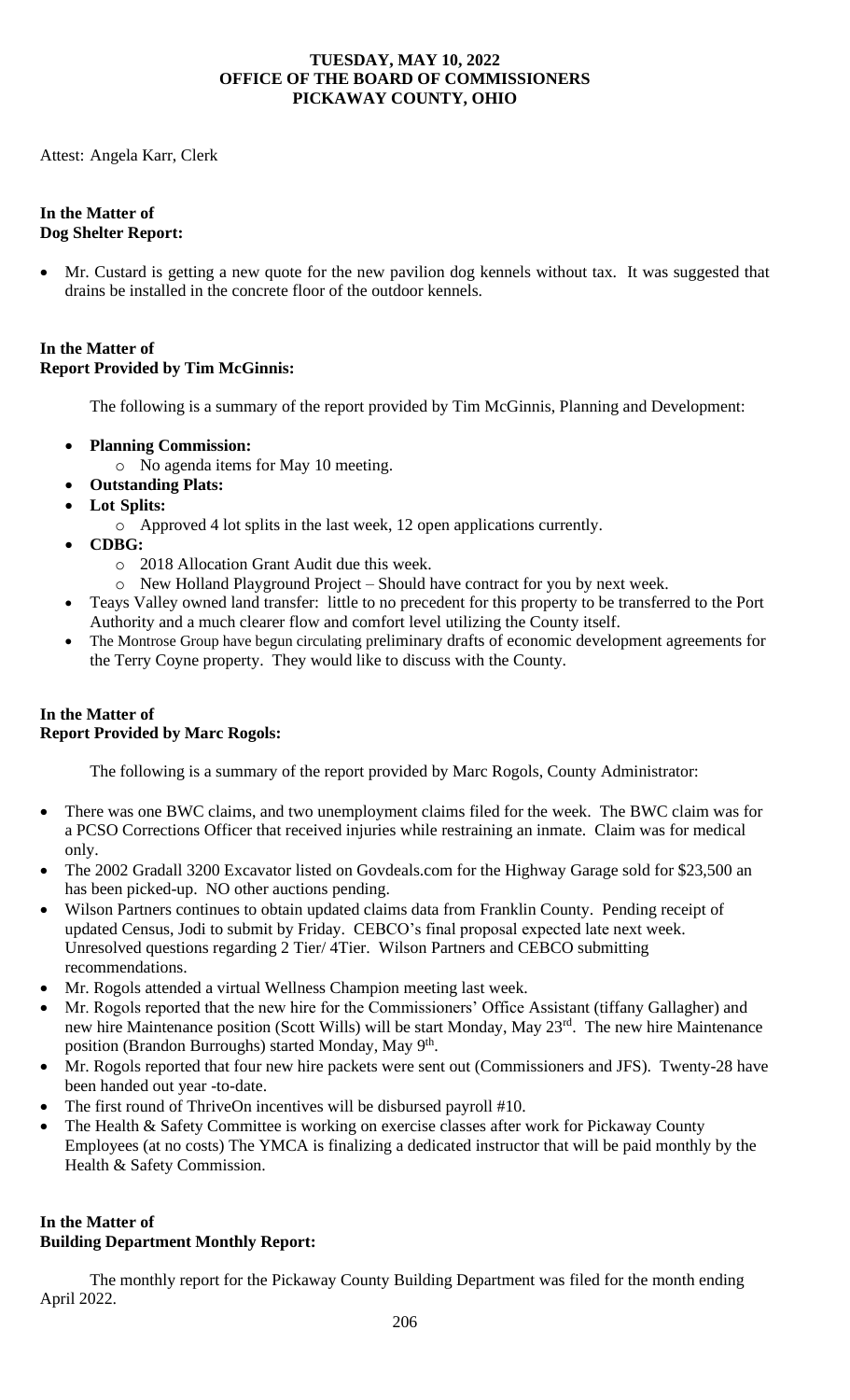A total of \$28,735.02 was reported being collected as follows:

| <b>Permits</b>                     |      |             |
|------------------------------------|------|-------------|
| Registration                       | 39   | \$7,176.00  |
| Commercial                         | 29   | \$9,369.76  |
| Residential                        | 71   | \$12,188.66 |
| <b>Total Inspections Performed</b> |      |             |
| Residential                        | 558  |             |
| Commercial                         | 107  |             |
| <b>City Enforcement</b>            |      |             |
| <b>Total Inspections</b>           | 666. |             |
| <b>Residential Plan Review</b>     |      |             |

| <b>New Home Permits by Jurisdiction:</b> |    |
|------------------------------------------|----|
| <b>Commercial Point</b>                  | 18 |
| Harrison Twp.                            |    |
| Madison Twp.                             |    |
| Pickaway Twp.                            |    |
| Wayne Twp.                               |    |
| <b>Total New Homes</b>                   | າາ |

# **In the Matter of IT Department Report:**

The following is a summary of the report provided by Robert Adkins, Pickaway County IT Department Director:

Rick:

- Set up for a new user in the Treasurer's Office
- Replaced an old desktop in the Law Library with a replaced desktop out of Common Pleas Court
- Relocated a network line in Deanna Reeser's office to allow for her desk move
- Installed VPN for Christy Mills. Troubleshooting printing issues
- Installed VPN in Veterans Office for access to Authority Finance
- Working with KnowBe4 to get Phish Button on Sheriff's Office Outlook for all users
- Daily support

Eric:

- Continuing to move users to new network
- Installing Meraki Access Points
- Move Meraki Switch to cabinet in Jail Central
- Working with Central Square on mapping issues
- Daily support

Carlton:

- Working on cleanup of Group policy and doing away with folder sync while creating home drives for SO users
- Migrating network printers to new network
- Daily support

# **In the Matter of Report Provided by Gary Cameron:**

The following is a summary of the report provided by Gary Cameron, EMA Director.

• This week Mr. Cameron will be attending a Meet and greet at Teays Valley Schools, New Directors meeting at Ohio EMA and Meeting with County Auditor and GIS.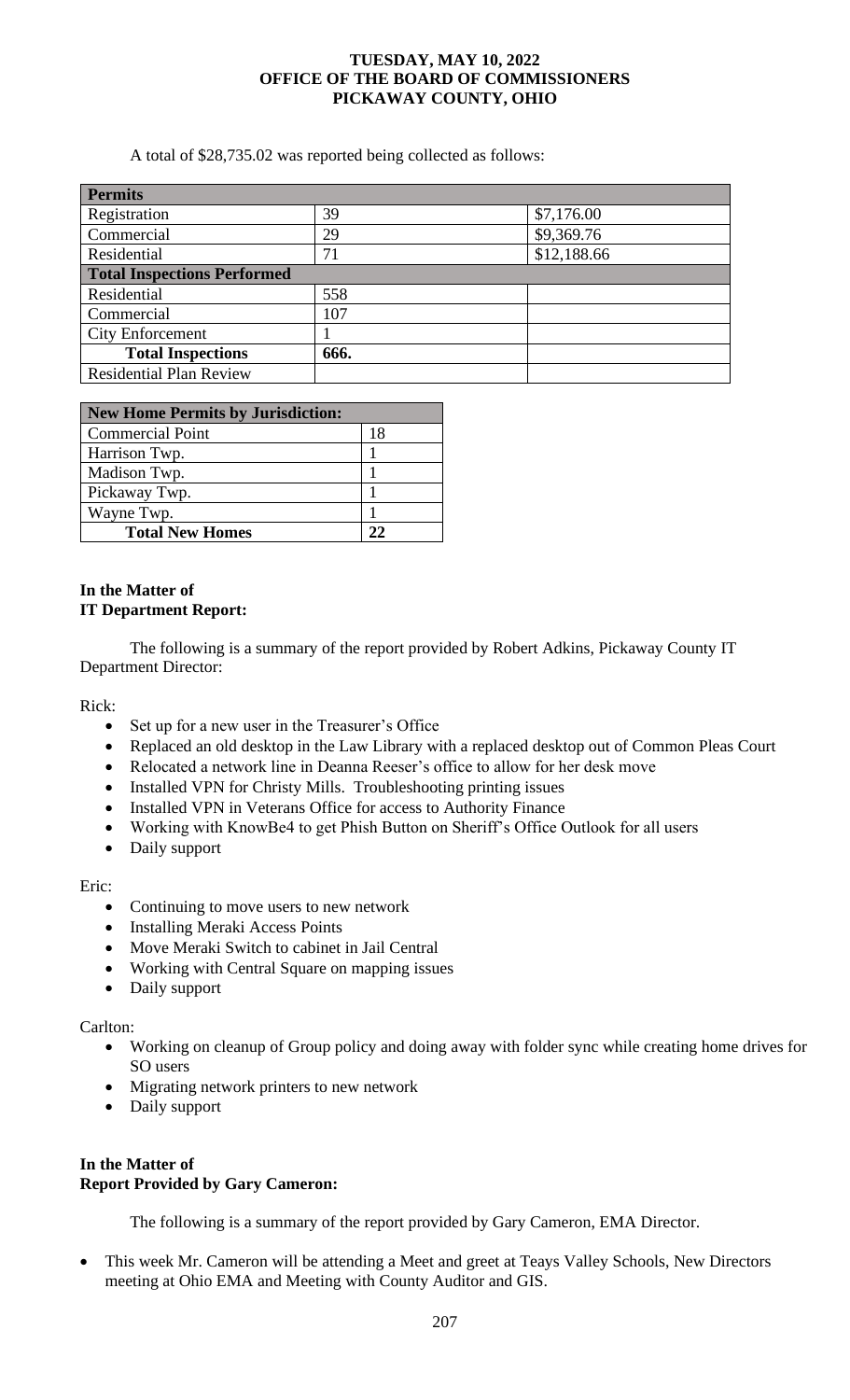- Next week Mr. Cameron will attend the Quarterly EMA meeting for southeast sector, Pickaway Fire Chiefs meeting and Ohio EMA team meeting.
- General Information
	- o Ohio Department of Health has issued a bulletin regarding pills laced with Fentanyl. In the news, OSU student deaths. Locally, man living on SR 22 was revived last week after overdosing on Fentanyl.
	- o Protests stemming from the Supreme Court opinion on abortion rights remain focused in DC and other large cities and have been relatively peaceful.
	- $\circ$  5/3/22 severe weather damage on SR 674 determined to be straight line wind
	- o 5/6/22 flooding from heavy rains. Resident disregarded road closed signs and became trapped in flood waters on Hagerty Rd.
	- o 5/7/22 vehicle accident on SR 104 resulted in a fuel spill. EPA responded and coordinated cleanup with contractor.
	- o 5/8/22 vehicle accident on SR 104 resulted in a broken utility pole. SR 104 was closed for hours as crews made temporary repairs.
	- o COVID admissions in Central Ohio area are higher but the increasing number of admissions are due to subvariants. State operations remain normal.
	- o Continued reports of cyber-crime/hacking forwarded to IT
- **EMA** Projects
	- o Full scale pipeline disaster exercise in planning stages. Scheduled for the first week of August at Deer Creek State Park.
	- o Continued effort to train first responders in ICS and NIMS. Training is part of the overall FEMA operations.
	- o EMA inventory audit slow progress. Old EMA files and radio equipment removed from the old jail and garage. Transported to new EMA for disposition.
	- o Continuing development of the Community Emergency Response Team -training and background checks scheduled for May
	- o WLOH antenna to be installed at the gun club tower May 9-11
- Issues requiring Commissioners Support/Notification: None

## **In the Matter of Maintenance Department Report:**

The following is a summary of the report provided by Jon Brown, Maintenance Supervisor:

- Mr. Brown has a meeting with Sherwin Williams about the silicone we are applying to the Annex and Courthouse garages.
- Maintenance is moving all projects forward fairly quickly. The EOC roof should be finished by the endo of this week. There were some damaged panels that needed to be replaced, that's what they are working on now.
- At the Service Center the flooring was delayed because the contractor is waiting on the last of the material to show up, so we have moved them back to the 29'th of this month.
- Memorial Hall ramp has been demolished and is in process of cleanup. There are an "extra" set of concrete steps we found under the ramp, other than that, the demo went as expected and the foundation looks to be no worse for the wear.

# **In the Matter of County Administrator Report:**

The following is a summary of the report provided by April Dengler, County Administrator:

- Ms. Dengler discussed Park District's requested a member to join a committee of advisors to help with planning strategic planning for the district.
- Ms. Dengler discussed the plans for the jail sewer. There has been increases in the cost of materials and a new cost breakdown will be provided by WDC Group. A meeting is scheduled with WDC Group Monday, May  $16^{th}$  at 1:00 p.m.
- The biographies of nominees have been updated for the Ag Hall of Fame Event.
- A Port Authority Board Meeting is scheduled for Friday, May 13<sup>th</sup> at 9:30 a.m.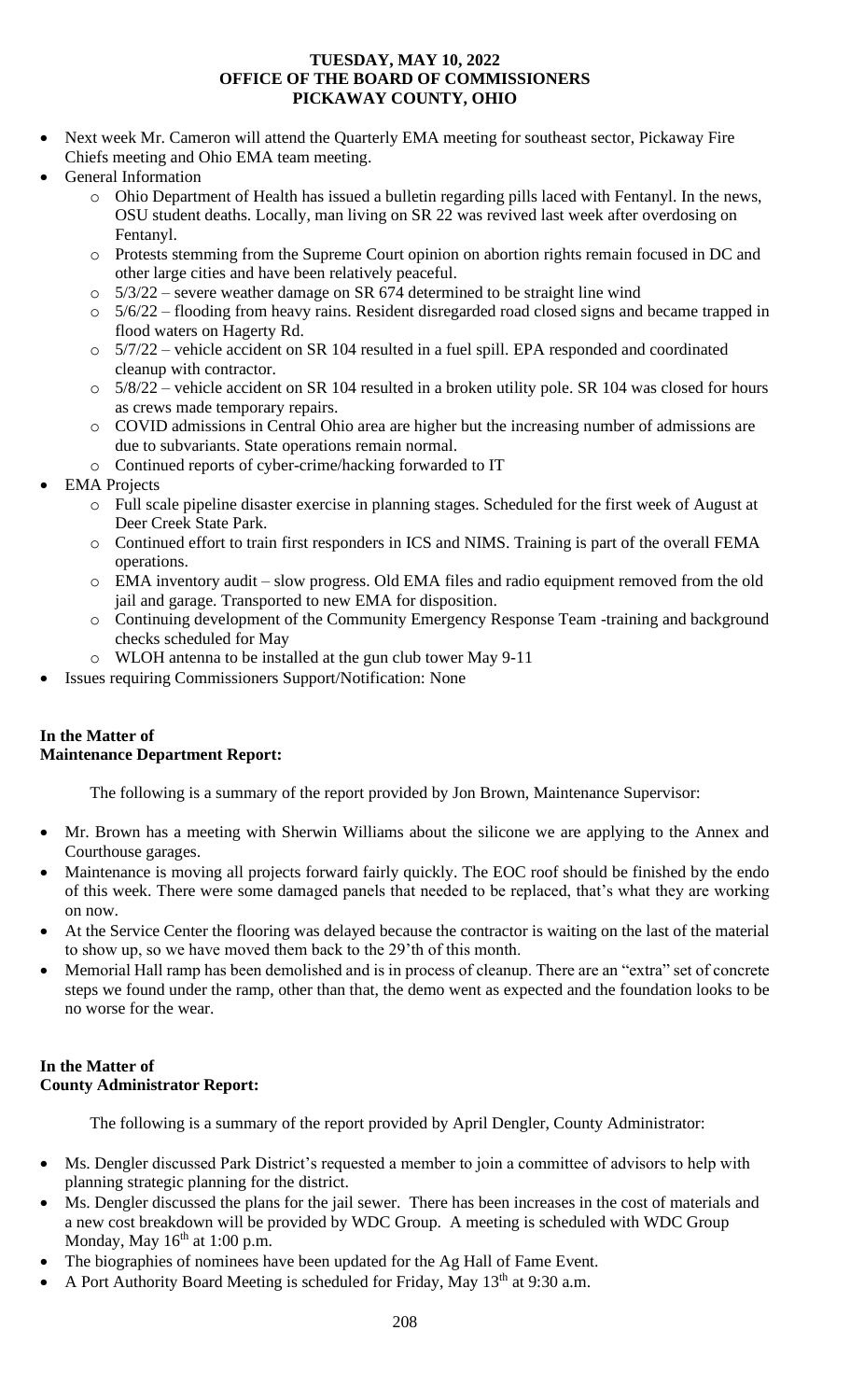#### **In the Matter of Pickaway County Fairgrounds Phase II Project Contract for Architectural Services with MS Consultants Inc. for Multi-Purpose Building and Site Improvements:**

Commissioner Gary Scherer offered the motion, seconded by Commissioner Harold Henson, to approve the contract with MS Consultants, Inc. for the Pickaway County Fairgrounds Multi-Purpose Building and site improvements (Phase II). MS Consultants shall provide architectural, MEP, structural, site civil, survey and roadway design services for the proposed improvements for Phase II, Multi-Purpose Building and site improvements. The basic serves include design and permitting of the proposed multipurpose building, as well as: the new parking area and connection to the western drive. The following is the scope of basic work:

| \$187,000.00<br>\$15,000.00 |
|-----------------------------|
|                             |
|                             |
| \$58,400.00                 |
| \$5,300.00                  |
|                             |

Voting on the motion was as follows: Commissioner Wippel, yes; Commissioner Henson, yes; Commissioner Scherer, yes. Voting No: None. Motion carried.

Attest: Angela Karr, Clerk

#### **In the Matter of Contract Award for Project Referred to as the Pickaway County Building Department Porch Project:**

In reference to the bid opening conducted on May 3, 2022, referred to as Pickaway County Building Department Porch Project and upon the written recommendation of Jason Funderburg, WDC Group, Commissioner Gary Scherer offered the motion, second by Commissioner Harold Henson, to award to the contract to the lowest bidder, Drummond Construction, Inc, 201 Canal Street, P.O. Box 746, Lancaster, Ohio 43130, in the amount of \$62,300.00 for base bid (1A-General Work & Labor) which includes allowances/owner contingency \$1,625.00 for Labor Hours and \$1,000 for dumpsters.

Voting on the motion was as follows: Commissioner Wippel, yes; Commissioner Henson, yes; Commissioner Scherer, yes. Voting No: None. Motion carried.

Attest: Angela Karr, Clerk

#### **In the Matter of Pickaway County Sheriff's Office Replacement of Hot Water Heater Unit:**

Sheriff Hafey requested to purchase a new hot water heater unit. The current heater has had several repairs over the last months, and it was determined the heating coils are rusted out to the point of no longer able to be repaired. Commissioner Harold Henson offered the motion, second by Commissioner Gary Scherer, to approve the quote to Wilson Plumbing and Heating for a replacement hot water heater unit for the Pickaway County Sheriff's Office. Wilson Plumbing and Heating quote was in the amount of \$21,563.00

Voting on the motion was as follows: Commissioner Wippel, yes; Commissioner Henson, yes; Commissioner Scherer, yes. Voting No: None. Motion carried.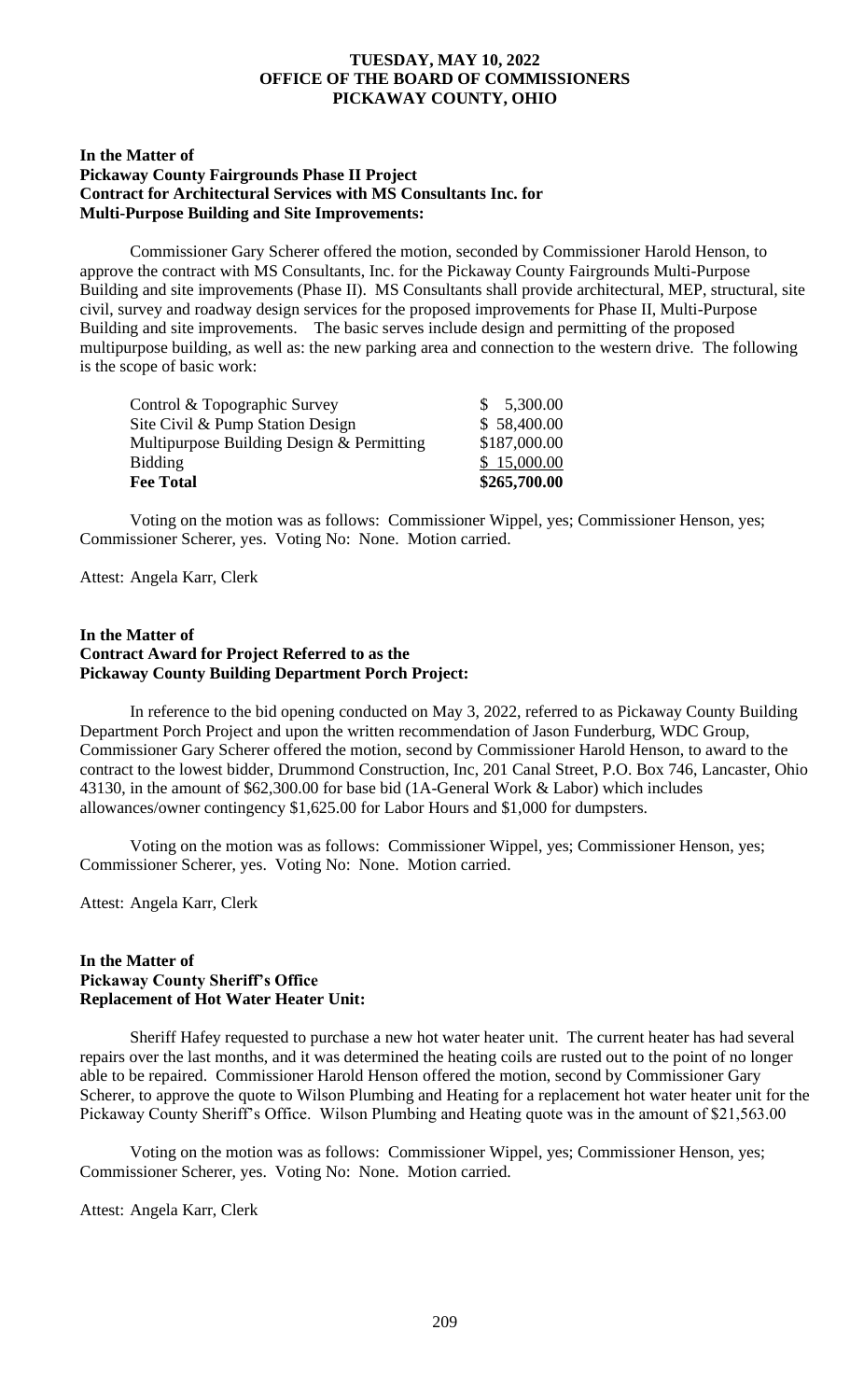#### **In the Matter of Executive Session:**

At 10:16 a.m., Commissioner Harold Henson offered the motion, seconded by Commissioner Gary Scherer to enter into Executive Session pursuant to ORC  $\S 121.22$  (G) (1) to consider the appointment, employment, dismissal, discipline, promotion, demotion, or compensation, etc., of a public employee with April Dengler, County Administrator, Marc Rogols, County Deputy Administrator, Sheriff Hafey, Chief Brown and Chief Lane in attendance.

Roll call vote on the motion was as follows: Commissioner Wippel, yes; Commissioner Henson, yes; Commissioner Scherer, yes. Voting No: None. Motion carried.

## Attest: Angela Karr, Clerk

At 10:25 a.m., the Commissioners exited Executive Session and Commissioner Gary Scherer offered the motion, seconded by Commissioner Harold Henson, to resume Regular Session.

Roll call vote on the motion was as follows: Commissioner Wippel, yes; Commissioner Henson, yes; Commissioner Scherer, yes. Voting No: None. Motion carried.

Attest: Angela Karr, Clerk

No Action taken.

## **In the Matter of Report Provided by Sheriff Hafey:**

The following is a summary of the report provided by Sheriff Hafey, Pickaway County Sheriff.

- Sheriff Hafey reported that they had a new corrections officer start yesterday. A dispatcher turned in the resignation and Brenda White is retiring the end of the month after 30 years.
- Proposals came in for the back gates of the PCSO. The gate is worn out and it may cost around \$4,500 to replace. The US 23 gate is having the same issues.

# ❖ **Commissioner Gary Scherer was absent for the remaining session.**

## **In the Matter of Executive Session:**

At 10:38 a.m., Commissioner Harold Henson offered the motion, seconded by Commissioner Jay Wippel, to enter into Executive Session pursuant to ORC §121.22 (G) (8) to consider confidential information related to the marketing plans, specific business strategy, production techniques, trade secrets, or personal financial statements of an applicant for economic development assistance, or to negotiations with other political subdivisions respecting requests for economic development assistance, with Ryan Scriber, P3, April Dengler, County Administrator, Marc Rogols, Deputy County Administrator, Tim McGinnis, Planning and Development Director and Angela Karr, Clerk in attendance.

Roll call vote on the motion was as follows: Commissioner Wippel, yes; Commissioner Henson, yes; Commissioner Scherer, absent. Voting No: None. Motion carried.

## Attest: Angela Karr, Clerk

At 10:57 a.m., the Commissioners exited Executive Session and Commissioner Harold Henson offered the motion, seconded by Commissioner Jay Wippel, to resume Regular Session.

Roll call vote on the motion was as follows: Commissioner Wippel, yes; Commissioner Henson, yes; Commissioner Scherer, absent. Voting No: None. Motion carried.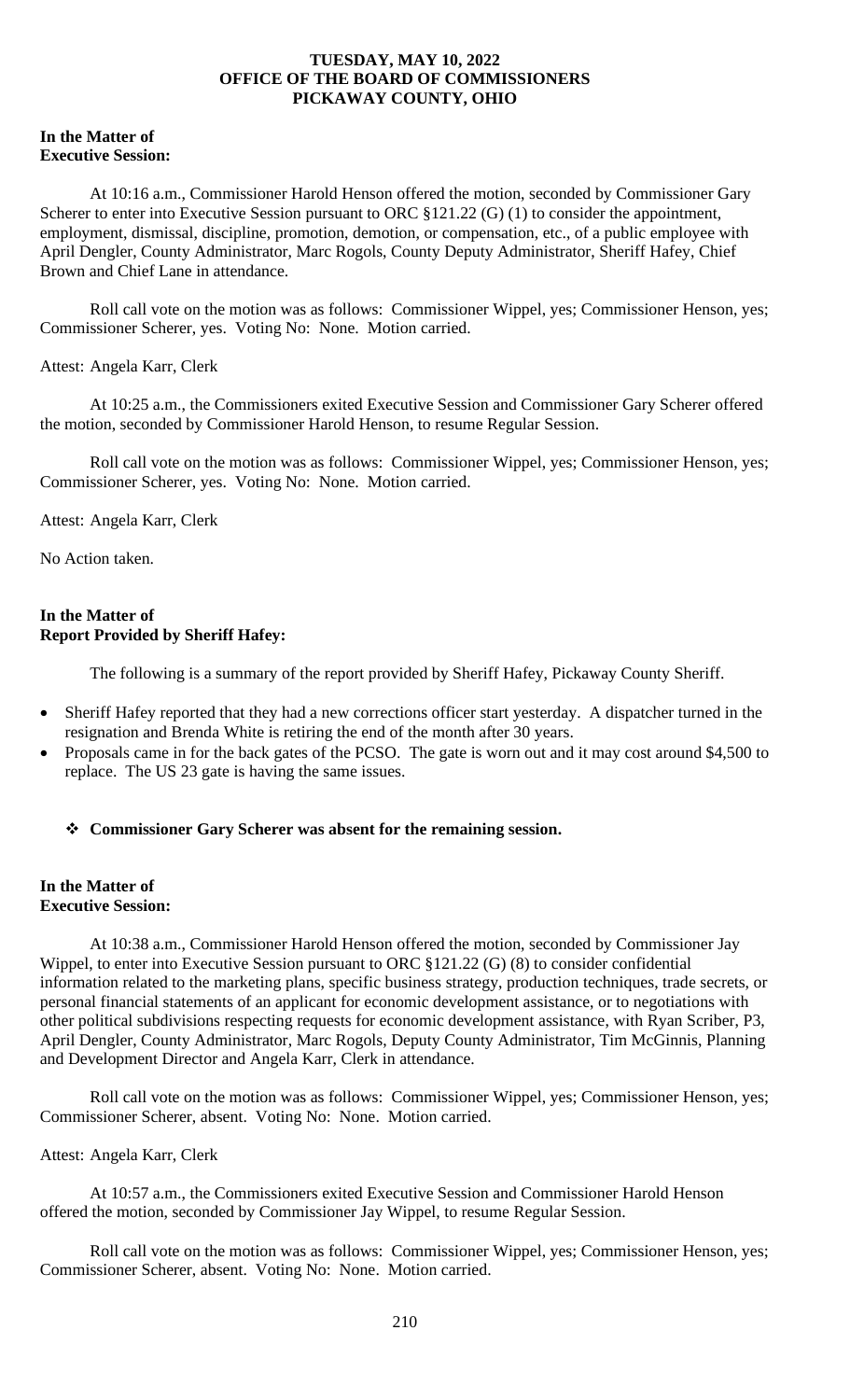Attest: Angela Karr, Clerk

No action taken.

#### **In the Matter of Executive Session:**

At 11:00 a.m., Commissioner Harold Henson offered the motion, seconded by Commissioner Jay Wippel, to enter into Executive Session pursuant to ORC §121.22 (G) (8) to consider confidential information related to the marketing plans, specific business strategy, production techniques, trade secrets, or personal financial statements of an applicant for economic development assistance, or to negotiations with other political subdivisions respecting requests for economic development assistance, with April Dengler, County Administrator, Marc Rogols, Deputy County Administrator, Angela Karr, Clerk and Tim McGinnis, Planning and Development Director in attendance.

Roll call vote on the motion was as follows: Commissioner Wippel, yes; Commissioner Henson, yes; Commissioner Scherer, absent. Voting No: None. Motion carried.

Attest: Angela Karr, Clerk

At 11:53 a.m., the Commissioners exited Executive Session and Commissioner Harold Henson offered the motion, seconded by Commissioner Jay Wippel, to resume Regular Session.

Roll call vote on the motion was as follows: Commissioner Wippel, yes; Commissioner Henson, yes; Commissioner Scherer, absent. Voting No: None. Motion carried.

Attest: Angela Karr, Clerk

No action taken.

## **In the Matter of County Auditor's Monthly Review:**

Melissa Betz, County Auditor, met with the Commissioners to provide a report of month-end for April 2022. The balance this morning was at \$12,431,384.21. The real estate taxes were posted around \$2.7 million and almost \$26,000.00 in rollbacks. Pickaway County still has transfers coming in and done 170 convenances, 200 exempt- conveyance and 400 e-recordings. Mrs. Betz has not received an update regarding the Rocky Pipeline. Mrs. Betz provided reports for review.

## **In the Matter of Pickaway County Sheriff's Office Replacement Back Gate with Signature Control:**

Chief Brown requested to purchase a new gate operator for the back gate at the Sheriff's Office. The current operator is 30 years old has had several repairs. It has become obsolete to get parts for any needed repairs. Commissioner Harold Henson offered the motion, second by Commissioner Jay Wippel, to approve the quote to Signature Control Systems for a replacement of the gate operator for the Pickaway County Sheriff's Office. Signature Control Systems quote was in the amount of \$4,770.00.

Voting on the motion was as follows: Commissioner Wippel, yes; Commissioner Henson, yes; Commissioner Scherer, absent. Voting No: None. Motion carried.